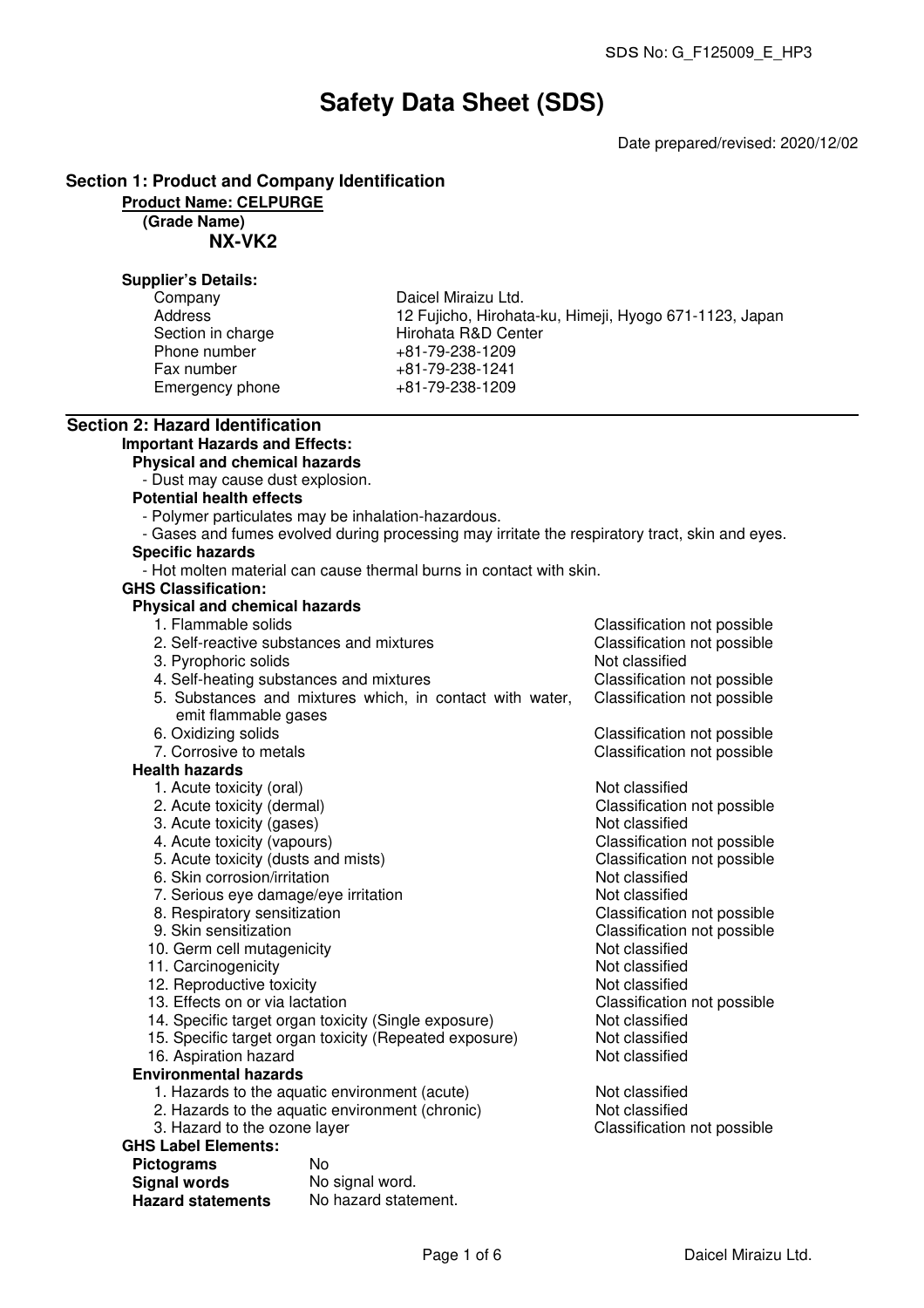#### **Precautionary statements**

Prevention

- Read the Safety Data Sheet (SDS) before handling the material. Do not handle until all safety precautions have been understood.

- Use protective gears when you handle the material.

- Provide a local ventilation system in the processing room.
- Avoid release to the environment.

- Use appropriate fire extinguisher in case of fire.

Response

- IF IN EYES: Rinse cautiously with water for several minutes. Remove contact lenses, if present and easy to do. Continue rinsing.

- If eye irritation persists: Get medical advice/attention.

- IF ON SKIN: Wash with plenty of water.

Storage

- Protect from sunlight. Store away from heat, open flames and all ignition sources.

Disposal

- Dispose of contents and container should be in accordance with applicable laws and ordinances.

## **Section 3: Composition/Information on Ingredients Substance/Mixture:** Mixture **Ingredients:**

Styrene-acrylonitrile copolymer(SAN) Others (Trade Secret)

Filler

#### **Composition:**

SAN GAN Equal to or greater than 65 mass percent<br>Others Company of the state of the state of the state of the Summary School and Summary School and Summary School and Summary School and Summary School and Summary School an Others Less than 5 mass percent<br>Filler Less than 30 mass percent Less than 30 mass percent

\* Trade secret as to precise ratio of ingredients.

**Hazardous Ingredients/Impurities, which are within the meaning of the GHS, and are present above cut-off level:**

Styrene Less than 0.3 mass percent **Published Reference No. of Gazette (Japan):** SAN:6-126 **CAS No:**

SAN:9003-54-7

## **Section 4: First-Aid Measures**

#### **Inhalation:**

If inhaled a volume of vapors or gases of the hot molten material, remove victim to fresh air and keep at rest. Get medical attention in case having coughs, breathing or other difficulties.

#### **Skin Contact:**

Wash with water. Get medical attention in case of suffering from eczema. If contacted with condensates of gases evolved from the hot molten material, wash thoroughly with soapy water. If contact with the hot molten material, cool in clean water and get medical attention.

#### **Eye Contact:**

Rinse eyes with plenty of water immediately. Rubbing eyes may cause irritation or injure the cornea. Remove contact lenses, if present and easy to do. Get medical attention in case of any abnormalities.

## **Ingestion:**

No acute toxicity if swallowed. If large amount swallowed, get medical attention.

#### **Section 5: Fire-Fighting Measures**

#### **Extinguishing Media:**

Water, carbon dioxide, dry chemical, foam

#### **Specific Hazards arising from the Chemical:**

The material may produce intense heat, dense black smoke, toxic fumes of gases containing carbon dioxide, carbon monoxide and nitrogen/phosphorus/halogen compounds on combustion.

#### **Special Protective Actions for Fire-Fighters:**

Fire-fighters should be equipped with self-contained breathing apparatus and wear proper protective equipment (helmet with face shield, bunker coats, gloves and rubber boots).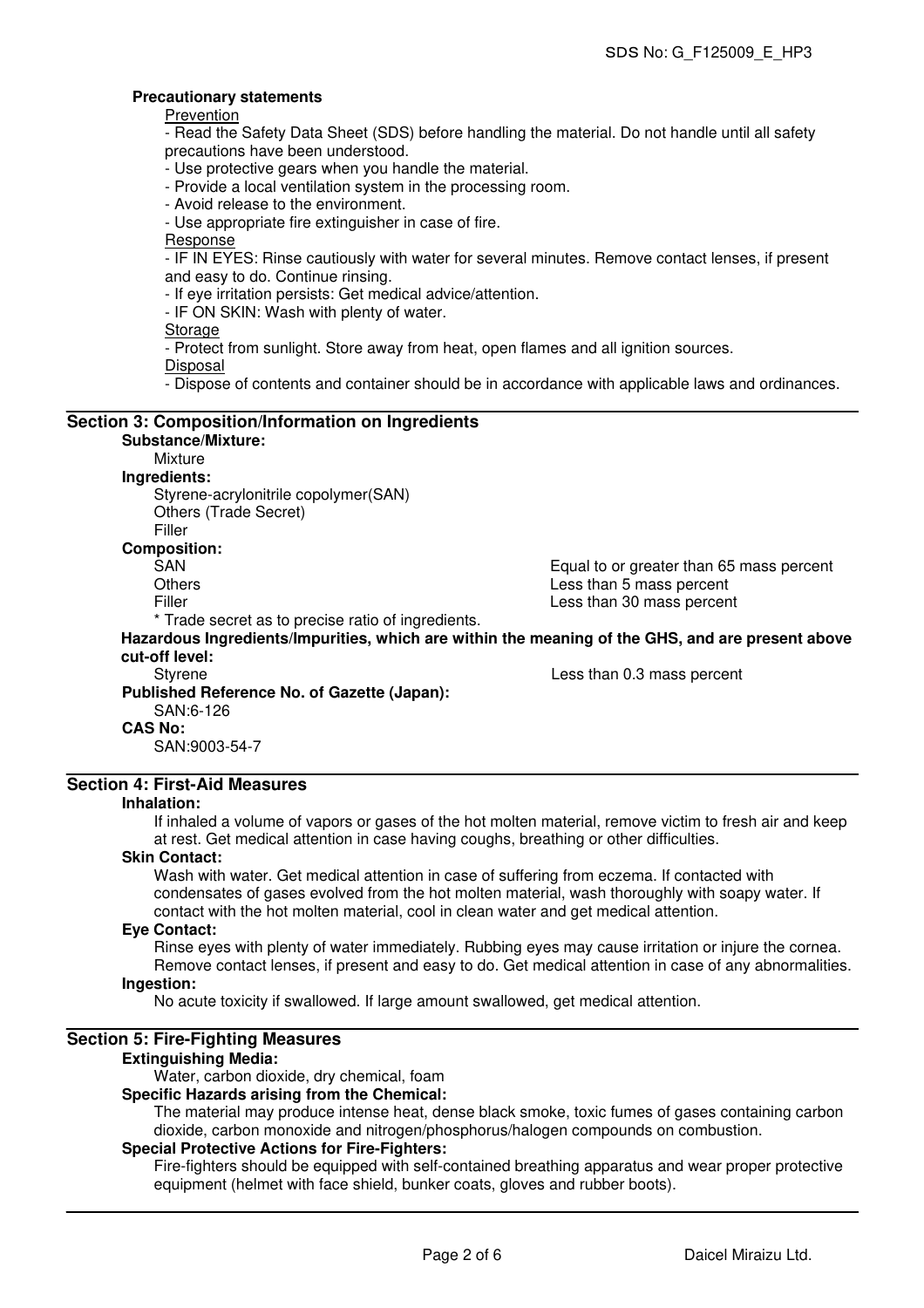#### **Section 6: Accidental Release Measures**

#### **Personal Precaution, Protective Equipment and Emergency Procedures:**

Spilled material may cause slippage. Collect and dispose them with proper protective gears on if spilled.

#### **Environmental Precautions:**

Spills and releases of the material might cause environmental pollution. Immediate and full recovery should be done if accidentally spilled or released.

## **Methods and Materials for Containment and Cleaning Up:**

Shovel and sweep up spills and releases, or use industrial vacuum cleaner. Put them into container for disposal.

#### **Second Accident Prevention Measure:**

Eliminate heat, open flames and all ignition sources nearby.

#### **Section 7: Handling and Storage**

#### **Handling:**

#### **Technical measure**

- Wear protective gears to avoid burn on molding process.
- Wear protective gears to avoid contact in eyes or on skin, and to avoid inhalation, whenever gases, fumes or dusts are generated on handling or processing. Local ventilation may be recommended.

### **Hygienic measure**

- Gases and fumes evolved during processing may irritate the respiratory tract and skin, large amount of them might cause nausea and headache in certain people. Avoid inhalation.
- Do not bend head/hands to the nozzle/dies during processing. The hot molten materials may be splashed due to evaporation of absorbed moisture. Installation of splash prevention cover to the processing machines is recommended. Pay attention especially at around the higher limit of the temperature range. The higher the temperature is, the readilier the material splash occurs.

#### **Precautions for safe handling**

- Molten material under high temperature may decompose and produce hazardous gases and may ignite at worst when left in air uncooled, so cool it down (for example, in water) immediately.
- Molten material inside the heating unit (for example, heating barrel of injection machine) under high temperature may produce hazardous gases when left for a time, so be careful.
- Dust emerged from cutting, sanding, grinding or other mechanical processing may cause dust explosion with static discharge or electrical sparks. Keep work places clean to avoid accumulation.

#### **Storage:**

#### **Conditions for safe storage**

- Protect from sunlight. Keep away from heat, open flames and all ignition sources. Take precautionary measures against static discharge. Protect from water and moisture. Avoid overload to prevent collapse of cargos.

#### **Specific designs for vessels**

- No information is available.

#### **Section 8: Exposure Controls/Personal Protection**

#### **Control Concentration:**

Not established.

#### **Tolerable Concentration:**

Not established. The figures shown below can be used for reference. Japan Association of Industrial Health (2014) Class 3 dust

|              | TWA     | respirable                              | $2 \text{ mg/m}^3$   |
|--------------|---------|-----------------------------------------|----------------------|
|              | TWA     | total                                   | $8 \text{ mg/m}^3$   |
| ACGIH (2012) |         | PNOS (Particle Not Otherwise Specified) |                      |
|              | TLV-TWA | respirable                              | $3 \text{ mg/m}^3$   |
|              | TLV-TWA | total                                   | 10 mg/m <sup>3</sup> |

#### **Engineering Measure:**

Gases and fumes may be evolved during processing at high temperature, therefore, installation of local ventilation is recommended.

#### **Respiratory Protection:**

Dust respirator should be worn in mechanical processing or sanding of moldings that may cause dust. In high gases/fumes concentration area, a chemical cartridge respirator (for organic chemicals) should be worn.

#### **Hand Protection:**

Use adiabatic gloves in handling molten material.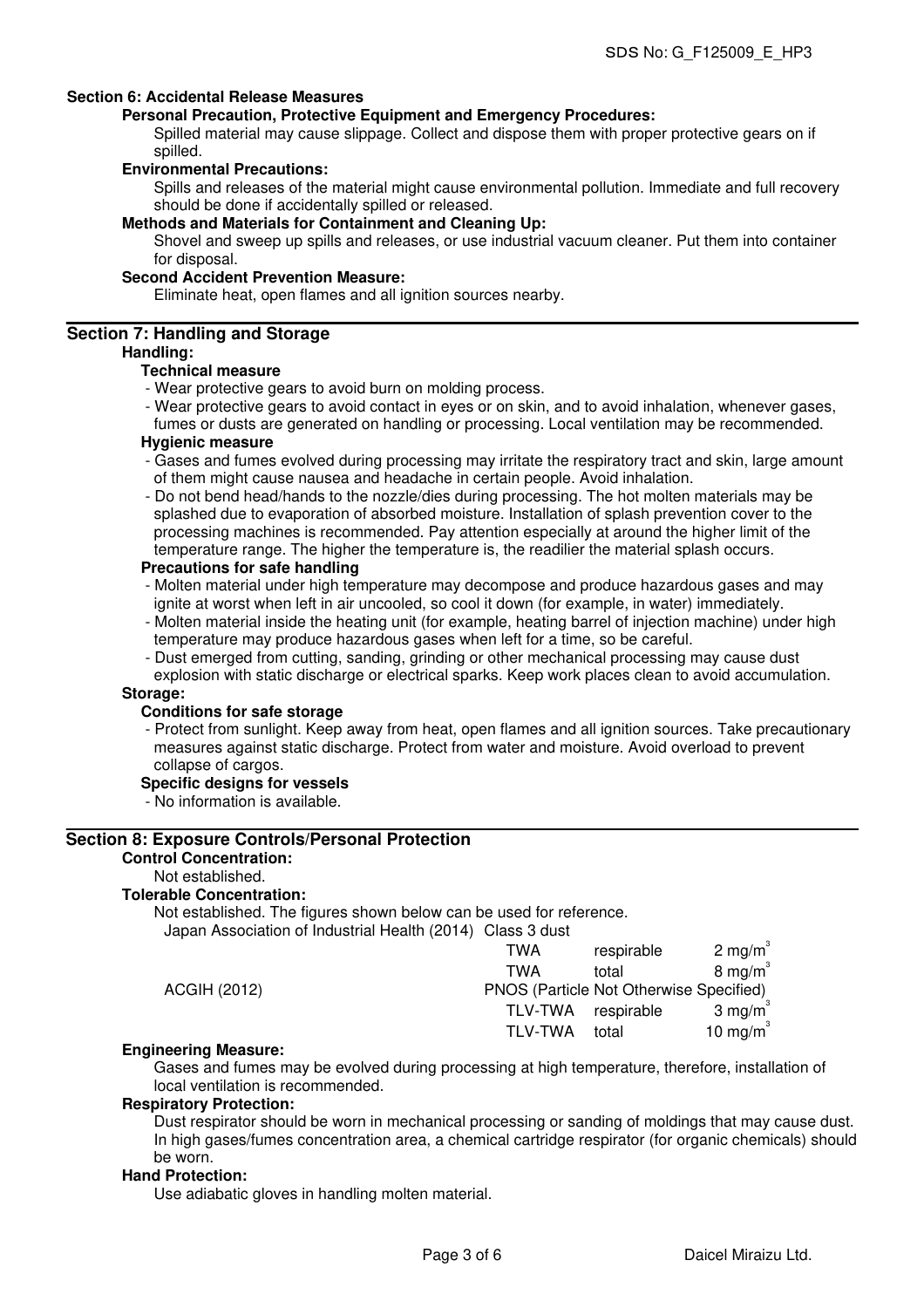#### **Eye Protection:**

Use protective goggles in operations that may cause dust. **Skin and Body Protection:** Wear clothes with long sleeves in handling hot molten material.

| <b>Section 9: Physical and Chemical Properties</b>   |                                                                  |
|------------------------------------------------------|------------------------------------------------------------------|
| <b>Physical State:</b>                               | Solid in granular shape                                          |
| Colour:                                              | Indefinite (the colour differs depening on the colour<br>number) |
| Odour:                                               | Odourless (normal temperature)                                   |
| <b>Melting Point/Freezing Point:</b>                 | Shows no definite melting point.                                 |
| <b>Flammability:</b>                                 | May catch fire                                                   |
| <b>Upper/Lower Flammability or Explosive Limits:</b> | No information                                                   |
| <b>Flash Point:</b>                                  | No information                                                   |
| <b>Auto-Ignition Temperature:</b>                    | No information                                                   |
| Solubility:                                          | Insoluble in water                                               |
| <b>Vapour Pressure:</b>                              | No information                                                   |
| <b>Relative Density:</b>                             | Approx.1.3                                                       |
| <b>Particle Characteristics:</b>                     | Polymer particles might form explosive gas mixture               |

#### **Section 10: Stability and Reactivity**

#### **Reactivity:**

The material does not react with water.

#### **Chemical Stability:**

Stable in normal storage and handling.

## **Possibility of Hazardous Reactions:**

No information

**Conditions to Avoid:**

Handling and storage near heat, open flames and all ignition sources. Storage under sunlight. **Incompatible Materials:**

#### None

#### **Hazardous Decomposition Products:**

The material may produce dense black smoke, toxic fumes of gases containing carbon dioxide, carbon monoxide and nitrogen/phosphorus/halogen compounds on combustion.

#### **Section 11: Toxicological Information**

**Acute Toxicity (Oral):** No data available **Acute Toxicity (Dermal):** No data available **Acute Toxicity (Gases):** No data available **Acute Toxicity (Vapours):** No data available **Acute Toxicity (Dusts and Mists):** No data available **Skin Corrosion/Irritation:** No data available (Gases/fumes evolved during drying/processing may be irritative.) **Serious Eye Damage/Eye Irritation:** No data available (Gases/fumes evolved during drying/processing may be irritative.) **Respiratory Sensitization:** No data available **Skin Sensitization:** No data available **Germ Cell Mutagenicity:** No data available **Carcinogenicity:** No data available **Reproductive Toxicity:** No data available **Effects on or via Lactation:** No data available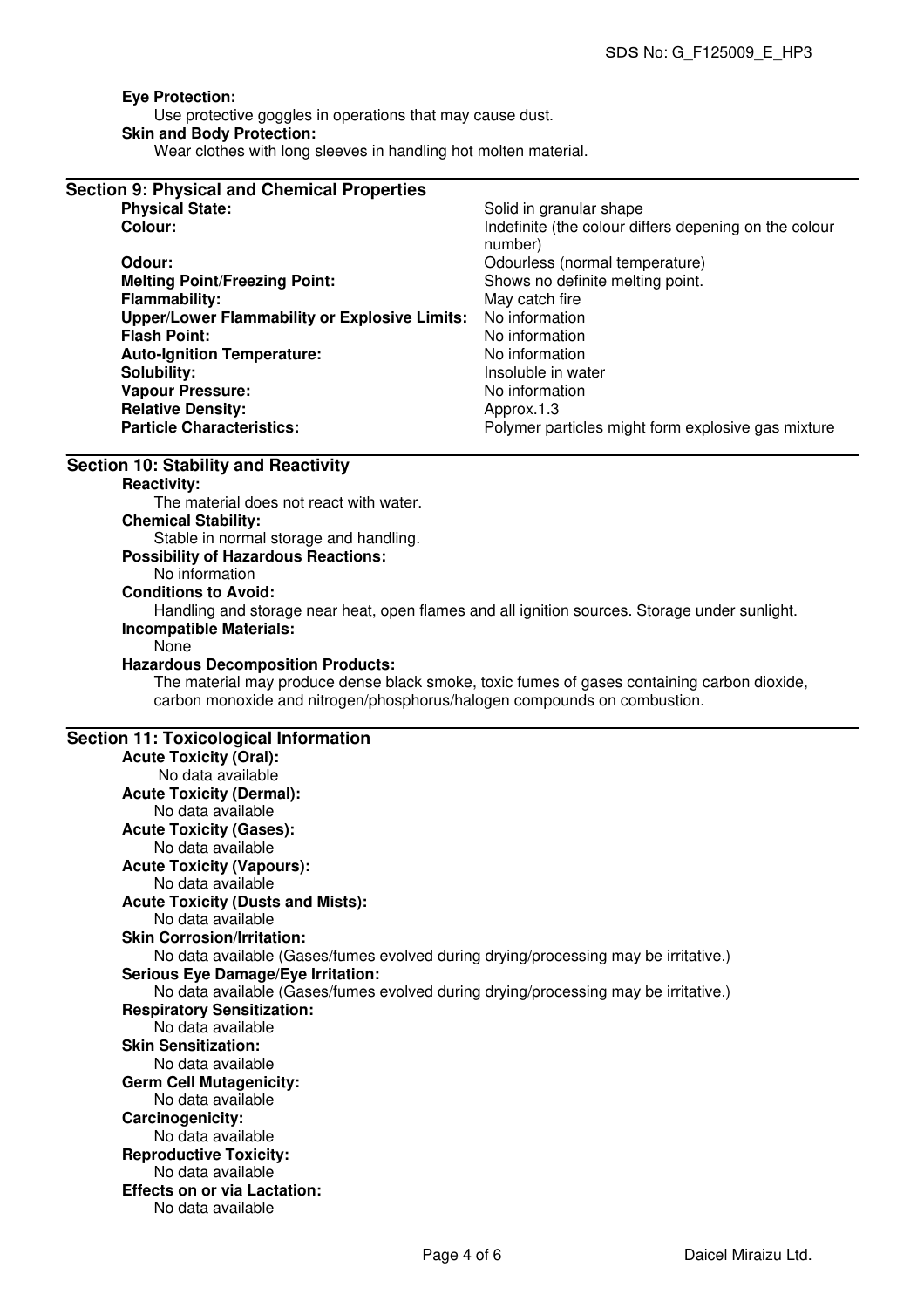**Specific Target Organ Toxicity (Single Exposure):** No data available **Specific Target Organ Toxicity (Repeated Exposure):** No data available **Aspiration Hazard:** No data available

## **Section 12: Ecological Information**

**Toxicity:**

No data available **Persistence and Degradability:** No data available **Bioaccumulative Potential:** No data available **Mobility in Soil:** No data available **Hazard to the ozone layer:** No data available **Other adverse effects:**

Never be abandoned or dumped in any ocean or water area in order to prevent marine animals and birds from ingesting.

#### **Section 13: Disposal Consideration**

Dispose of the material and its container should be in accordance with applicable laws and ordinances.

#### **Section 14: Transport Information**

The material is not classified as dangerous/hazardous substance/mixture under any international transport regulations by road, rail, sea or air.

**UN Number:** Not classified **UN Proper Shipping Name:** Not classified **UN Transport Hazard Class:** Not classified **UN Packing Group:** Not classified<br> **Environmental Hazards:** Not classified

Not classified as marine pollutant substance/mixture according to the IMDG Code.

#### **Special Precautions for users:**

- Secure the containers firmly to prevent collapse of cargos.
- Avoid wetting or rough handling to prevent the containers from damage.
- Spilled material may cause a slipping hazard, therefore, collect them immediately if spilled.

## **Section 15: Regulatory Information**

#### **Domestic Regulation(Japan):**

## **The Fire Defense Law**

- Designated as Flammables (3,000kg or above in storage).

## **Poisonous and Deleterious Substances Control Law**

- Not designated as poisonous nor deleterious substances.

## **Pollutant Release and Transfer Register (PRTR Law)**

- The material(s) does not contain any relevant substances.

#### **Industrial Safety and Health Law (Article 57-2)**

- The products contain the following chemical substances subjected to notification.

Styrene (No.323)

#### **Wastes Disposal and Public Cleaning Law**

- Industrial Waste (Waste Plastics)

#### **Foreign Exchange and Foreign Trade Law**

- Goods relevant to row 16 of appended Table 1 of Export Trade Control Order.

## **International Regulation:**

The material is not subject to the Montreal Protocol on Substances that Deplete the Ozone Layer, the Stockholm Convention on Persistent Organic Pollutants nor the Rotterdam Convention on the Prior Informed Consent Procedure for Certain Hazardous Chemicals and Pesticides in International Trade.

**Section 16: Other Information Disclaimer:**